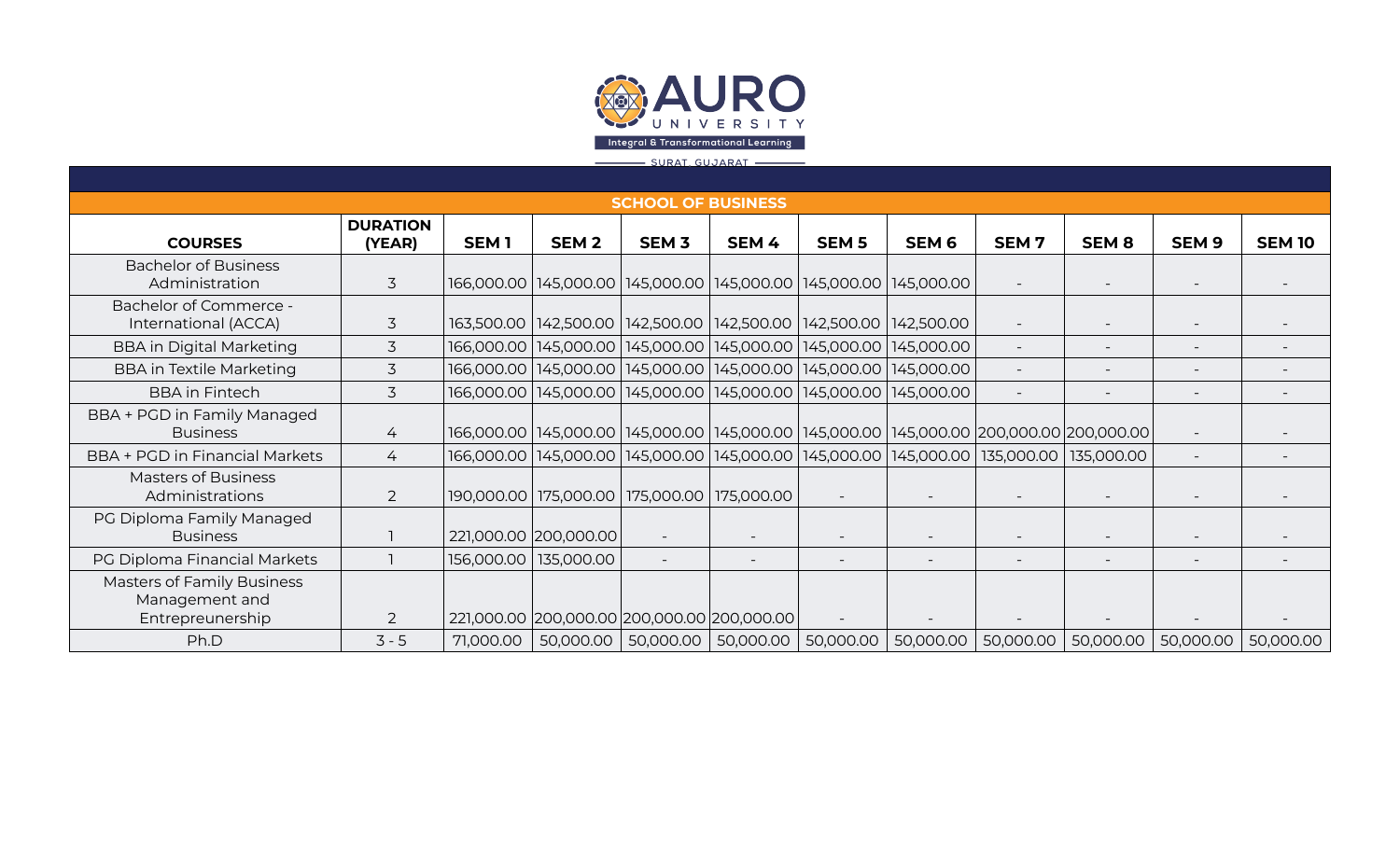

| <b>SCHOOL OF HOSPITALITY MANAGEMENT</b>                                              |                           |                  |             |                          |            |                  |                  |                  |              |                  |               |
|--------------------------------------------------------------------------------------|---------------------------|------------------|-------------|--------------------------|------------|------------------|------------------|------------------|--------------|------------------|---------------|
| <b>COURSES</b>                                                                       | <b>DURATION</b><br>(YEAR) | SEM <sub>1</sub> | <b>SEM2</b> | SEM <sub>3</sub>         | SEM 4      | SEM <sub>5</sub> | SEM <sub>6</sub> | SEM <sub>7</sub> | <b>SEM 8</b> | SEM <sub>9</sub> | <b>SEM 10</b> |
| B.Sc (Hons.) in Hospitality<br>Management                                            | 4                         | 171,000.00       | 150,000.00  | 150,000.00               | 150,000.00 | 150,000.00       | 150,000.00       | 150,000.00       | 150,000.00   |                  |               |
| Integrated B.Sc in<br>Hospitality Management +<br>M.Sc. in Hospitality<br>Management | 5                         | 171,000.00       | 150,000.00  | 150,000.00               | 150,000.00 | 150,000.00       | 150,000.00       | 150,000.00       | 150,000.00   | 150,000.00       | 150,000.00    |
| Diploma in Contemporary<br><b>Bakery and Patisserie</b>                              | 1.5                       | 156,000.00       | 135,000.00  | $\overline{\phantom{a}}$ |            |                  |                  |                  |              |                  |               |
| Diploma in Wedding and<br>Event Management                                           |                           | 156,000.00       | 135,000.00  | $\overline{\phantom{0}}$ |            |                  |                  |                  |              |                  |               |
| M.Sc in Hospitality<br>Management (1 year)                                           |                           | 171,000.00       | 150,000.00  |                          |            |                  |                  |                  |              |                  |               |
| M.Sc. in Hospitality<br>Management (2 year)                                          | $\overline{2}$            | 171,000.00       | 150,000.00  | 150,000.00               | 150,000.00 |                  |                  |                  |              |                  |               |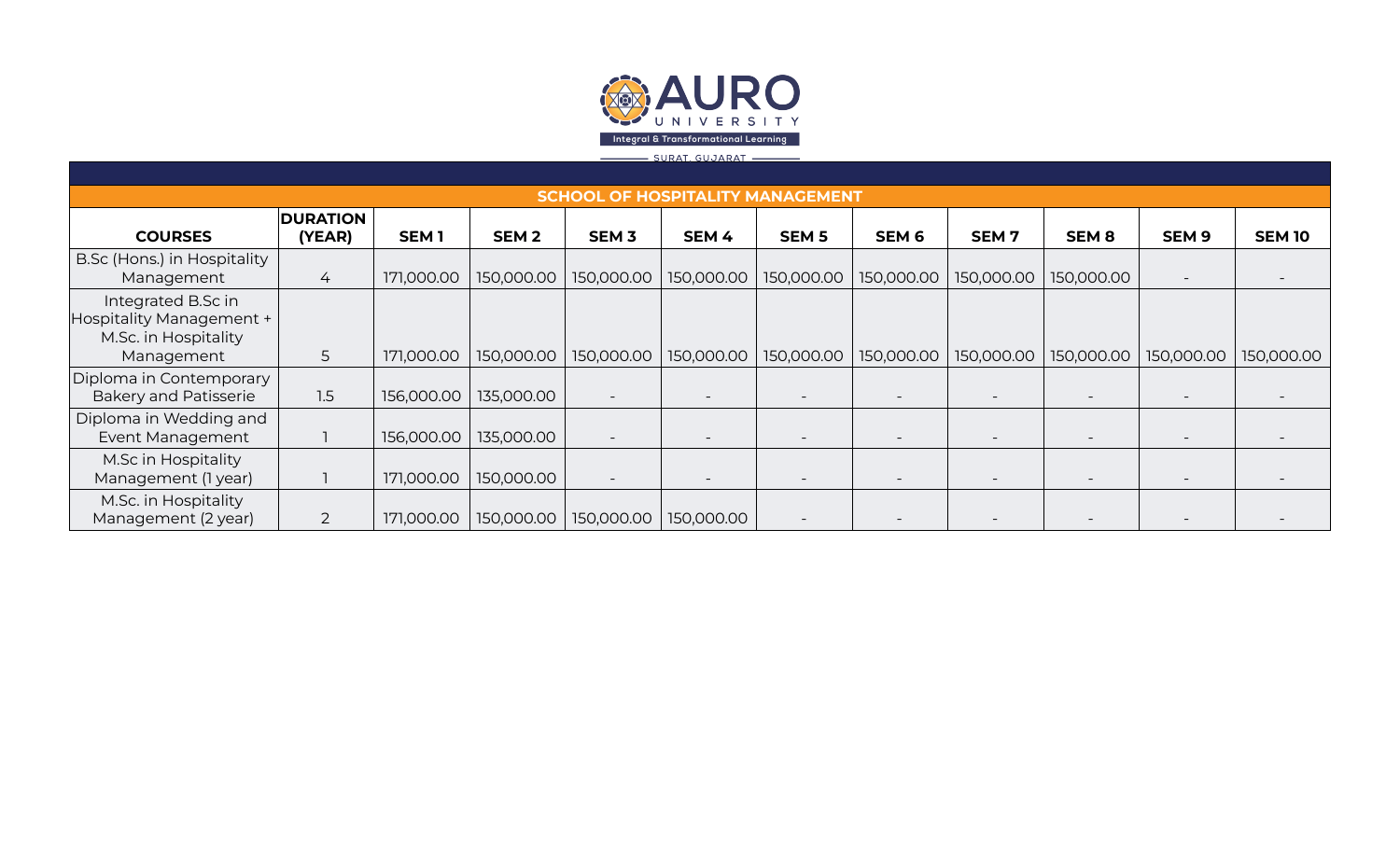

| <b>SCHOOL OF LAW</b>      |             |                  |             |                       |              |                    |             |                  |                  |                                                                                                                                                                                                                                                                                                                                                                                                                                                                                                                                                                                    |
|---------------------------|-------------|------------------|-------------|-----------------------|--------------|--------------------|-------------|------------------|------------------|------------------------------------------------------------------------------------------------------------------------------------------------------------------------------------------------------------------------------------------------------------------------------------------------------------------------------------------------------------------------------------------------------------------------------------------------------------------------------------------------------------------------------------------------------------------------------------|
| <b>DURATION</b><br>(YEAR) | <b>SEM1</b> | SEM <sub>2</sub> | <b>SEM3</b> | SEM 4                 | <b>SEM 5</b> | SEM <sub>6</sub>   | <b>SEM7</b> | SEM <sub>8</sub> | SEM <sub>9</sub> | <b>SEM 10</b>                                                                                                                                                                                                                                                                                                                                                                                                                                                                                                                                                                      |
|                           |             |                  |             |                       |              |                    |             |                  |                  |                                                                                                                                                                                                                                                                                                                                                                                                                                                                                                                                                                                    |
|                           |             |                  |             |                       |              |                    |             |                  |                  |                                                                                                                                                                                                                                                                                                                                                                                                                                                                                                                                                                                    |
|                           |             |                  |             |                       |              |                    |             |                  |                  |                                                                                                                                                                                                                                                                                                                                                                                                                                                                                                                                                                                    |
|                           |             |                  |             |                       |              |                    |             |                  |                  |                                                                                                                                                                                                                                                                                                                                                                                                                                                                                                                                                                                    |
|                           |             |                  |             |                       |              |                    |             |                  |                  |                                                                                                                                                                                                                                                                                                                                                                                                                                                                                                                                                                                    |
| $3 - 5$                   |             |                  |             |                       |              |                    |             |                  |                  |                                                                                                                                                                                                                                                                                                                                                                                                                                                                                                                                                                                    |
|                           |             |                  |             | 86,000.00   65,000.00 |              | SURAI.GUJARAI ———— |             |                  |                  | 103,500.00  82,500.00   82,500.00   82,500.00   82,500.00   82,500.00   82,500.00   82,500.00   82,500.00   82,500.00  <br> 103,500.00 82,500.00 82,500.00 82,500.00 82,500.00 82,500.00 82,500.00 82,500.00 82,500.00 82,500.00<br> 103,500.00  82,500.00   82,500.00   82,500.00   82,500.00   82,500.00   82,500.00   82,500.00  <br> 86,000.00   65,000.00   50,000.00   50,000.00   50,000.00   50,000.00   50,000.00   50,000.00   50,000.00   50,000.00  <br>71,000.00   50,000.00   50,000.00   50,000.00   50,000.00   50,000.00   50,000.00   50,000.00   50,000.00   50 |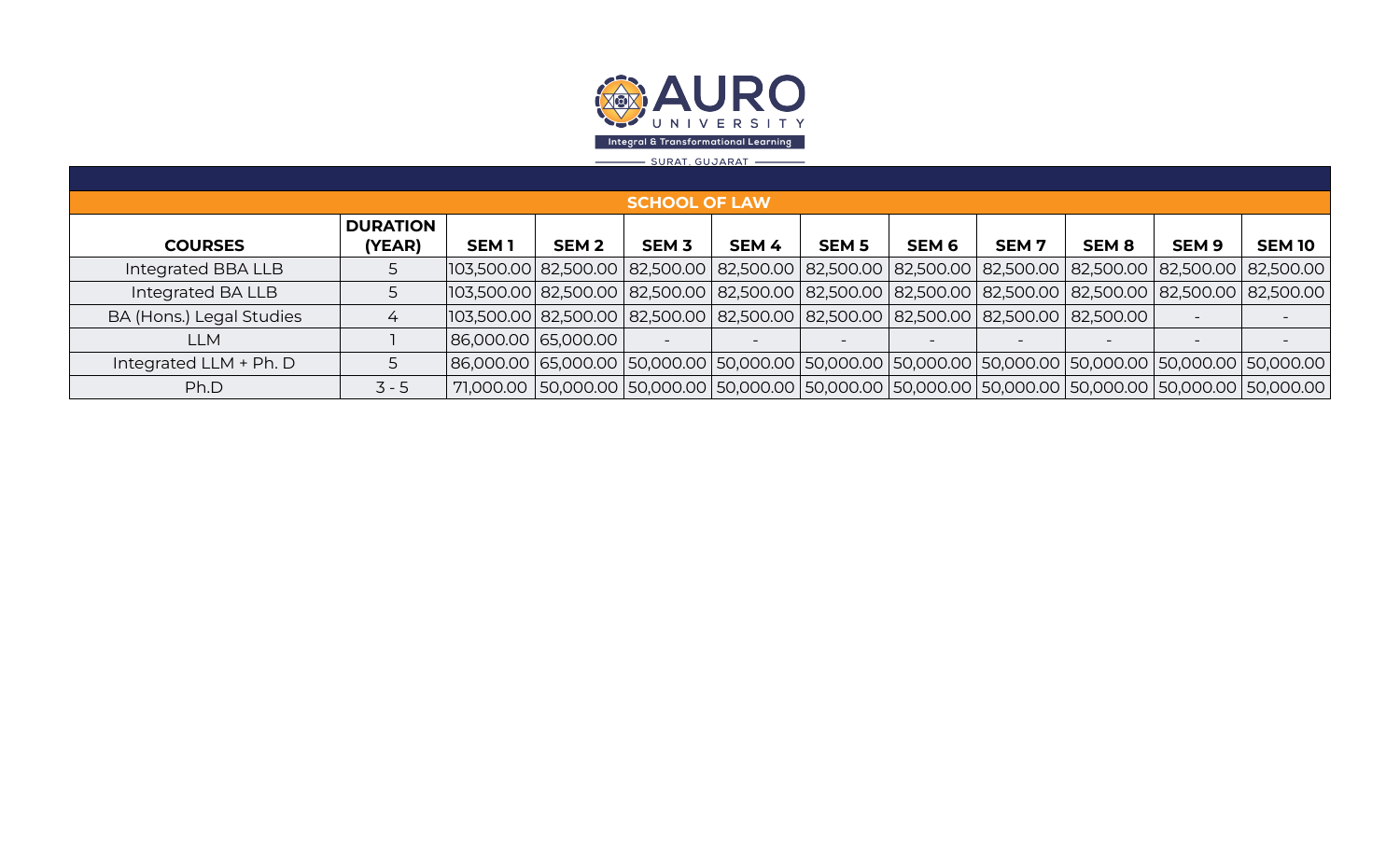

| <b>SCHOOL OF INFORMATION TECHNOLOGY</b> |                           |             |                  |             |                  |              |                  |                          |                          |                          |               |
|-----------------------------------------|---------------------------|-------------|------------------|-------------|------------------|--------------|------------------|--------------------------|--------------------------|--------------------------|---------------|
| <b>COURSES</b>                          | <b>DURATION</b><br>(YEAR) | <b>SEM1</b> | SEM <sub>2</sub> | <b>SEM3</b> | SEM <sub>4</sub> | <b>SEM 5</b> | SEM <sub>6</sub> | <b>SEM7</b>              | <b>SEM 8</b>             | SEM <sub>9</sub>         | <b>SEM 10</b> |
| B. Sc in Information                    |                           |             |                  |             |                  |              |                  |                          |                          |                          |               |
| Technology                              |                           | 118,250.00  | 97,500.00        | 97,500.00   | 97,500.00        | 97,500.00    | 97,500.00        | $\overline{\phantom{0}}$ |                          | $\overline{\phantom{0}}$ |               |
| Integrated B. Sc IT + M. Sc IT          |                           | 118,250.00  | 97,500.00        | 97,500.00   | 97,500.00        | 97,500.00    | 97,500.00        | 85,000.00                | 85,000.00                | 85,000.00                | 85,000.00     |
| M. Sc in Information                    |                           |             |                  |             |                  |              |                  |                          |                          |                          |               |
| Technology                              |                           | 106,000.00  | 85,000.00        | 85,000.00   | 85,000.00        |              |                  | $\overline{\phantom{0}}$ |                          | $\overline{\phantom{0}}$ |               |
| M. Sc in Artificial Intelligence        |                           | 113,500.00  | 92,500.00        | 92,500.00   | 92,500.00        |              | $-$              | $\overline{\phantom{0}}$ | $\overline{\phantom{0}}$ | $\overline{\phantom{0}}$ |               |
| Ph.D                                    | $3 - 5$                   | 71,000.00   | 50,000.00        | 50,000.00   | 50,000.00        | 50,000.00    | 50,000.00        | 50,000.00                | 50,000.00                | 50,000.00                | 50,000.00     |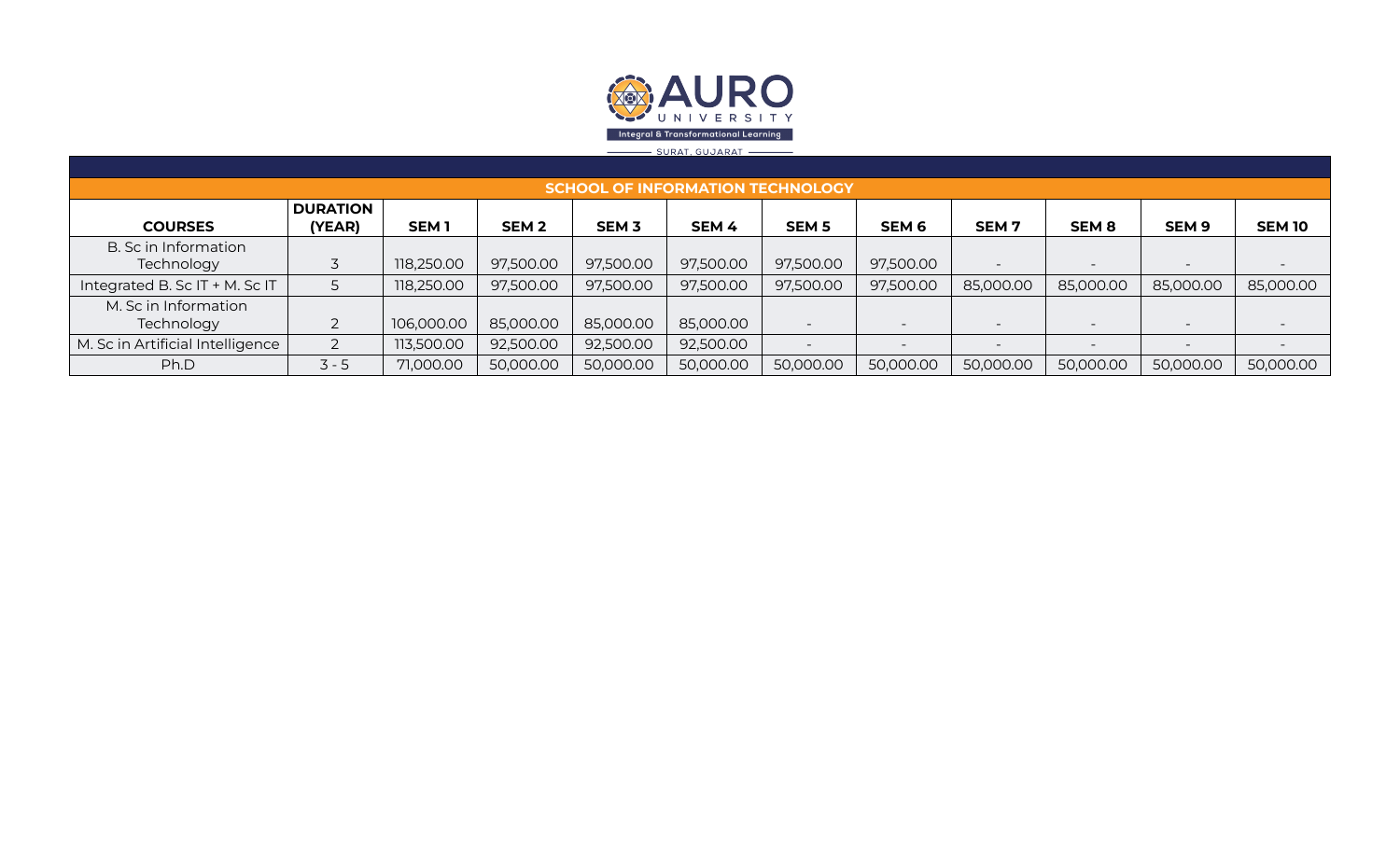

|                                | <b>SCHOOL OF DESIGN</b>   |                                                                                                                                                                                                                                |                  |              |                          |              |                  |                          |              |                          |               |                          |               |
|--------------------------------|---------------------------|--------------------------------------------------------------------------------------------------------------------------------------------------------------------------------------------------------------------------------|------------------|--------------|--------------------------|--------------|------------------|--------------------------|--------------|--------------------------|---------------|--------------------------|---------------|
| <b>COURSES</b>                 | <b>DURATION</b><br>(YEAR) | <b>SEM1</b>                                                                                                                                                                                                                    | SEM <sub>2</sub> | <b>SEM 3</b> | SEM <sub>4</sub>         | <b>SEM 5</b> | SEM <sub>6</sub> | SEM <sub>7</sub>         | <b>SEM 8</b> | SEM <sub>9</sub>         | <b>SEM 10</b> | <b>SEM 11</b>            | <b>SEM 12</b> |
| B. Des                         |                           | 157,500.00 157,500.00 157,500.00 157,500.00 157,500.00 157,500.00 157,500.00 157,500.00 157,500.00                                                                                                                             |                  |              |                          |              |                  |                          |              |                          |               |                          |               |
| Diploma in Design (After 10th) |                           | $[146,000.00]$ 125,000.00 $[125,000.00]$ 125,000.00 $[125,000.00]$ 125,000.00 $[$                                                                                                                                              |                  |              |                          |              |                  |                          |              |                          |               |                          |               |
| Integrated B. Des + M. Des     | 6                         | 125,000.00 157,500.00 125,000.00 157,500.00 157,500.00 157,500.00 157,500.00 157,500.00 125,000.00 125,000.00 125,000.00 125,000.00  125,000.00  125,000.00  125,000.00  125,000.00  125,000.00  125,000.00  125,000.00  125,0 |                  |              |                          |              |                  |                          |              |                          |               |                          |               |
| M. Des. (2 year)               |                           | $[146,000.00]$ 125,000.00 $[125,000.00]$ 125,000.00 $[$                                                                                                                                                                        |                  |              |                          |              |                  | $\overline{\phantom{0}}$ |              | $\overline{\phantom{0}}$ |               |                          |               |
| MM. Des (1 year)               |                           | 146,000.00 125,000.00                                                                                                                                                                                                          |                  |              | $\overline{\phantom{0}}$ |              |                  | $\overline{\phantom{0}}$ |              |                          |               | $\overline{\phantom{0}}$ |               |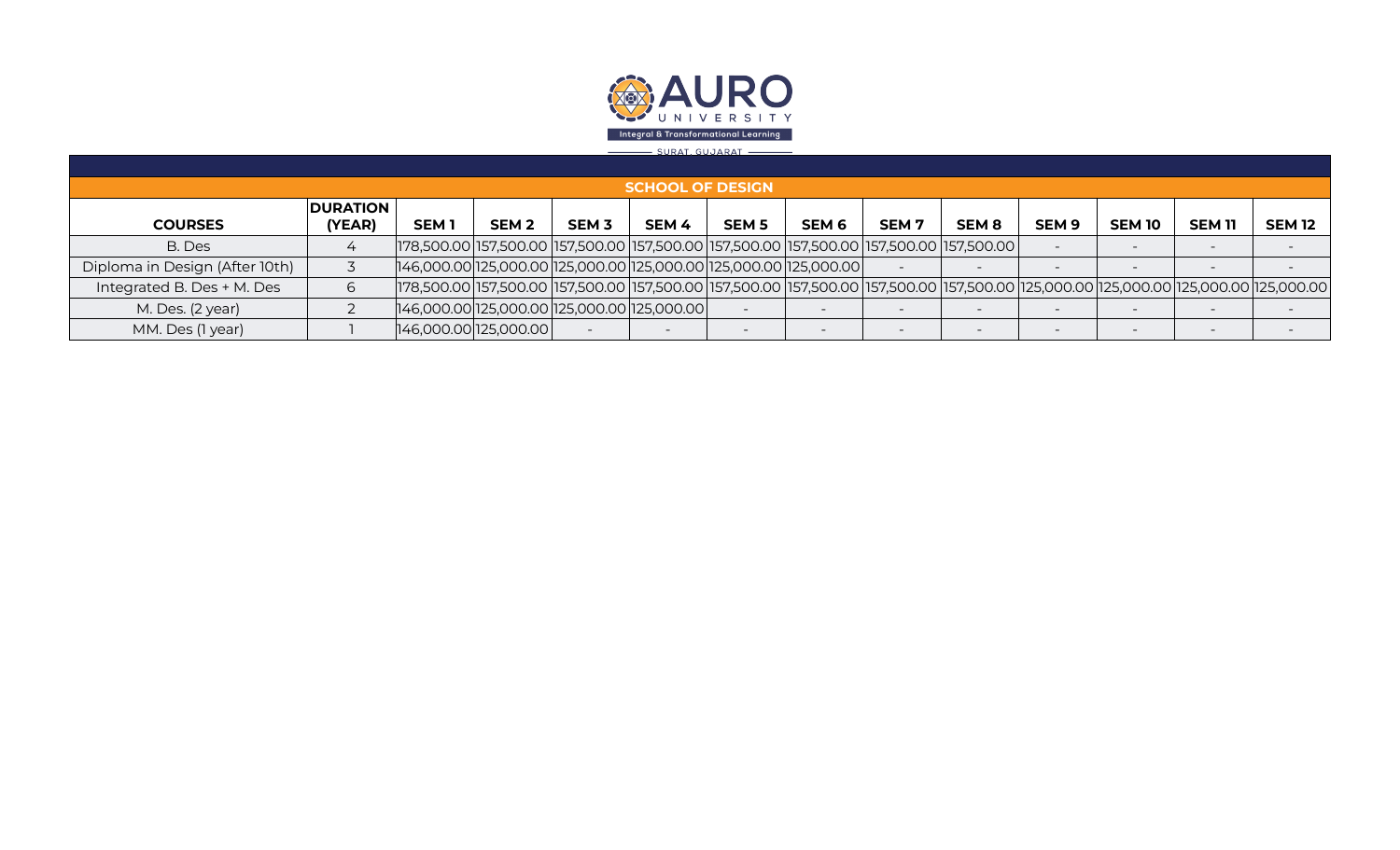

| <b>SCHOOL OF JOURNALISM AND MASS COMMUNICATION</b> |                 |                  |                  |                          |           |                          |                          |                  |                          |                          |               |
|----------------------------------------------------|-----------------|------------------|------------------|--------------------------|-----------|--------------------------|--------------------------|------------------|--------------------------|--------------------------|---------------|
|                                                    | <b>DURATION</b> |                  |                  |                          |           |                          |                          |                  |                          |                          |               |
| <b>COURSES</b>                                     | (YEAR)          | SEM <sub>1</sub> | SEM <sub>2</sub> | <b>SEM 3</b>             | SEM 4     | <b>SEM 5</b>             | SEM <sub>6</sub>         | SEM <sub>7</sub> | <b>SEM8</b>              | SEM <sub>9</sub>         | <b>SEM 10</b> |
| Bachelor of Journalism                             |                 |                  |                  |                          |           |                          |                          |                  |                          |                          |               |
| and Mass Communication                             |                 | 108,500.00       | 87,500.00        | 87,500.00                | 87,500.00 | 87,500.00                | 87,500.00                |                  | $\overline{\phantom{a}}$ | $\overline{\phantom{a}}$ |               |
| Bachelor of Journalism                             |                 |                  |                  |                          |           |                          |                          |                  |                          |                          |               |
| and Mass Communication                             |                 |                  |                  |                          |           |                          |                          |                  |                          |                          |               |
| (1 year) (After Graduation)                        |                 | 108,500.00       | 87,500.00        | $\overline{\phantom{0}}$ |           | $\overline{\phantom{0}}$ |                          |                  | $\overline{\phantom{a}}$ | $\overline{\phantom{a}}$ |               |
| Master of Journalism and                           |                 |                  |                  |                          |           |                          |                          |                  |                          |                          |               |
| Mass Communication                                 |                 | 108,500.00       | 87,500.00        | 87,500.00                | 87,500.00 | $\overline{\phantom{0}}$ | $\overline{\phantom{a}}$ |                  | $\overline{\phantom{0}}$ | $\overline{\phantom{a}}$ |               |
| Ph.D                                               | $3 - 5$         | 71,000.00        | 50,000.00        | 50,000.00                | 50,000.00 | 50,000.00                | 50,000.00                | 50,000.00        | 50,000.00                | 50,000.00                | 50,000.00     |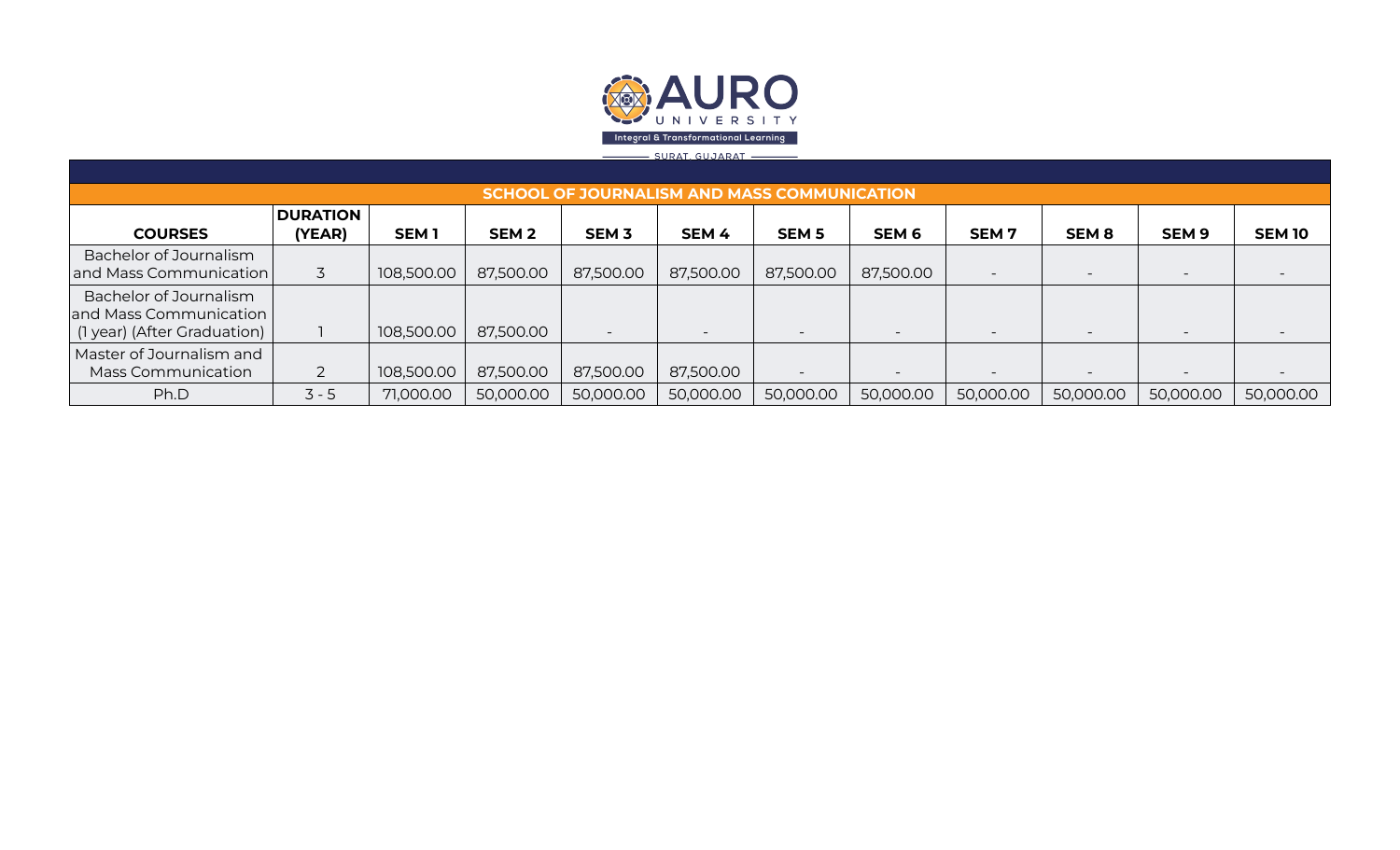

## <u>- SURAT, GUJARAT -</u>

|                          | <b>SCHOOL OF LIBERAL ARTS AND HUMAN SCIENCES</b> |                                                                                                      |                  |              |       |              |                          |                          |                          |                                                                                                                       |               |
|--------------------------|--------------------------------------------------|------------------------------------------------------------------------------------------------------|------------------|--------------|-------|--------------|--------------------------|--------------------------|--------------------------|-----------------------------------------------------------------------------------------------------------------------|---------------|
|                          | <b>DURATION</b>                                  |                                                                                                      |                  |              |       |              |                          |                          |                          |                                                                                                                       |               |
| <b>COURSES</b>           | (YEAR)                                           | <b>SEM1</b>                                                                                          | SEM <sub>2</sub> | <b>SEM 3</b> | SEM 4 | <b>SEM 5</b> | SEM 6                    | <b>SEM7</b>              | SEM <sub>8</sub>         | <b>SEM 9</b>                                                                                                          | <b>SEM 10</b> |
| <b>Bachelor of Arts</b>  |                                                  | 103,500.00  82,500.00   82,500.00   82,500.00   82,500.00   82,500.00                                |                  |              |       |              |                          |                          |                          |                                                                                                                       |               |
| Bachelor of Arts (Hons.) |                                                  | $ 103,500.00 $ 82,500.00 $ 82,500.00 $ 82,500.00 $ 82,500.00 $ 82,500.00 $ 82,500.00 $ 82,500.00 $ $ |                  |              |       |              |                          |                          |                          |                                                                                                                       |               |
| Integrated BA + MA       |                                                  |                                                                                                      |                  |              |       |              |                          |                          |                          | 103,500.00  82,500.00   82,500.00   82,500.00   82,500.00   82,500.00   82,500.00   82,500.00   82,500.00   82,500.00 |               |
| MA in Psychology         |                                                  | $ 103,500.00 $ 82,500.00   82,500.00   82,500.00                                                     |                  |              |       |              |                          |                          |                          |                                                                                                                       |               |
| MA in Applied Economics  |                                                  | $ 103,500.00 $ 82,500.00   82,500.00   82,500.00                                                     |                  |              |       |              |                          |                          |                          |                                                                                                                       |               |
| Master of Social Work    |                                                  | 103,500.00  82,500.00   82,500.00   82,500.00                                                        |                  |              |       |              | $\overline{\phantom{0}}$ | $\overline{\phantom{0}}$ | $\overline{\phantom{a}}$ |                                                                                                                       |               |
| Ph.D                     | $3 - 5$                                          |                                                                                                      |                  |              |       |              |                          |                          |                          | 71,000.00   50,000.00   50,000.00   50,000.00   50,000.00   50,000.00   50,000.00   50,000.00   50,000.00   50        |               |